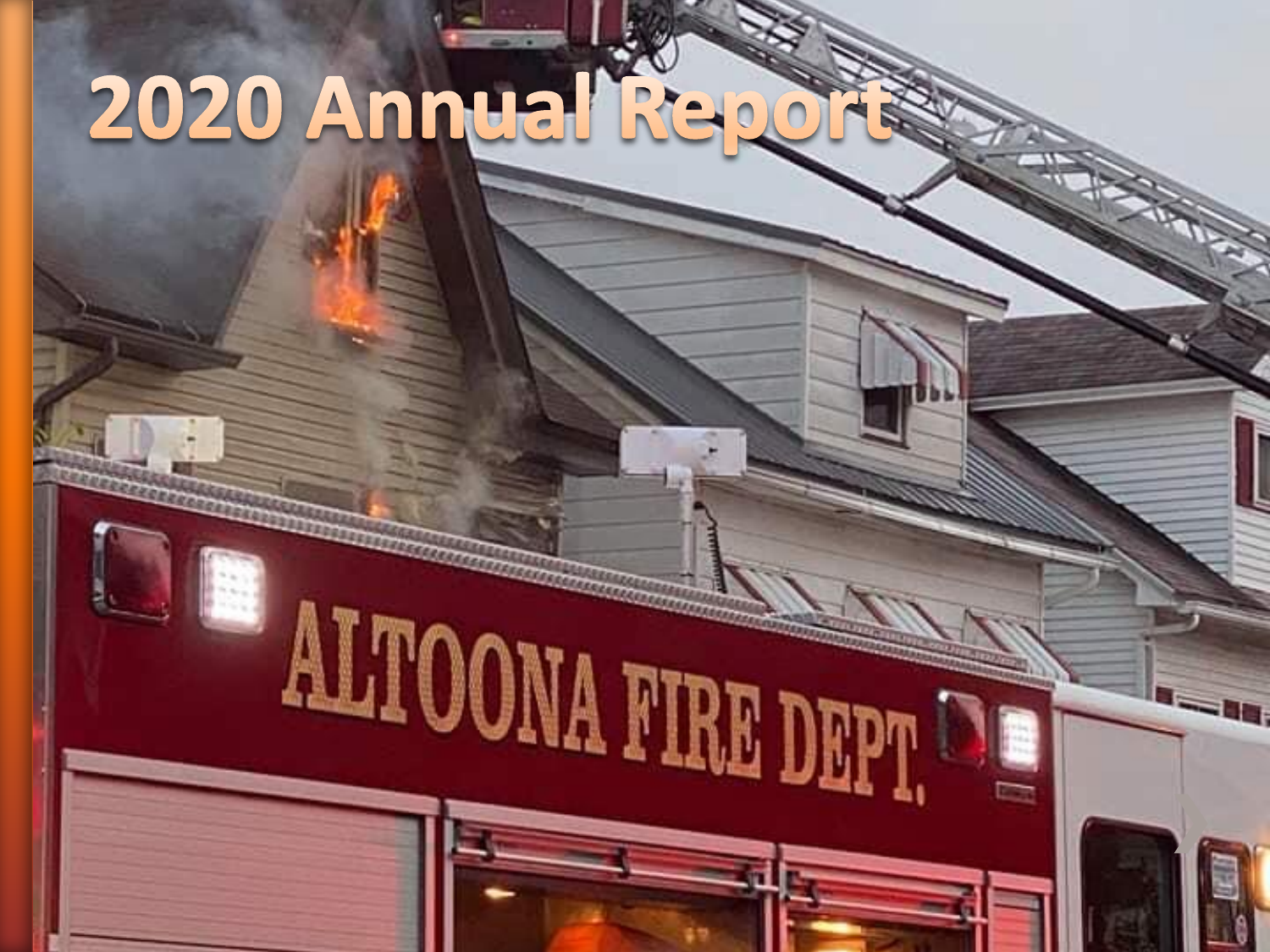# Contents

- **Mission Statement**
- **Long Term Plan**
- **Personnel**
- **Operations**
- **Training**
- **Fire Inspector Report**
- **Fire Prevention Program**
- **COVID-19**
- **2021 Goals**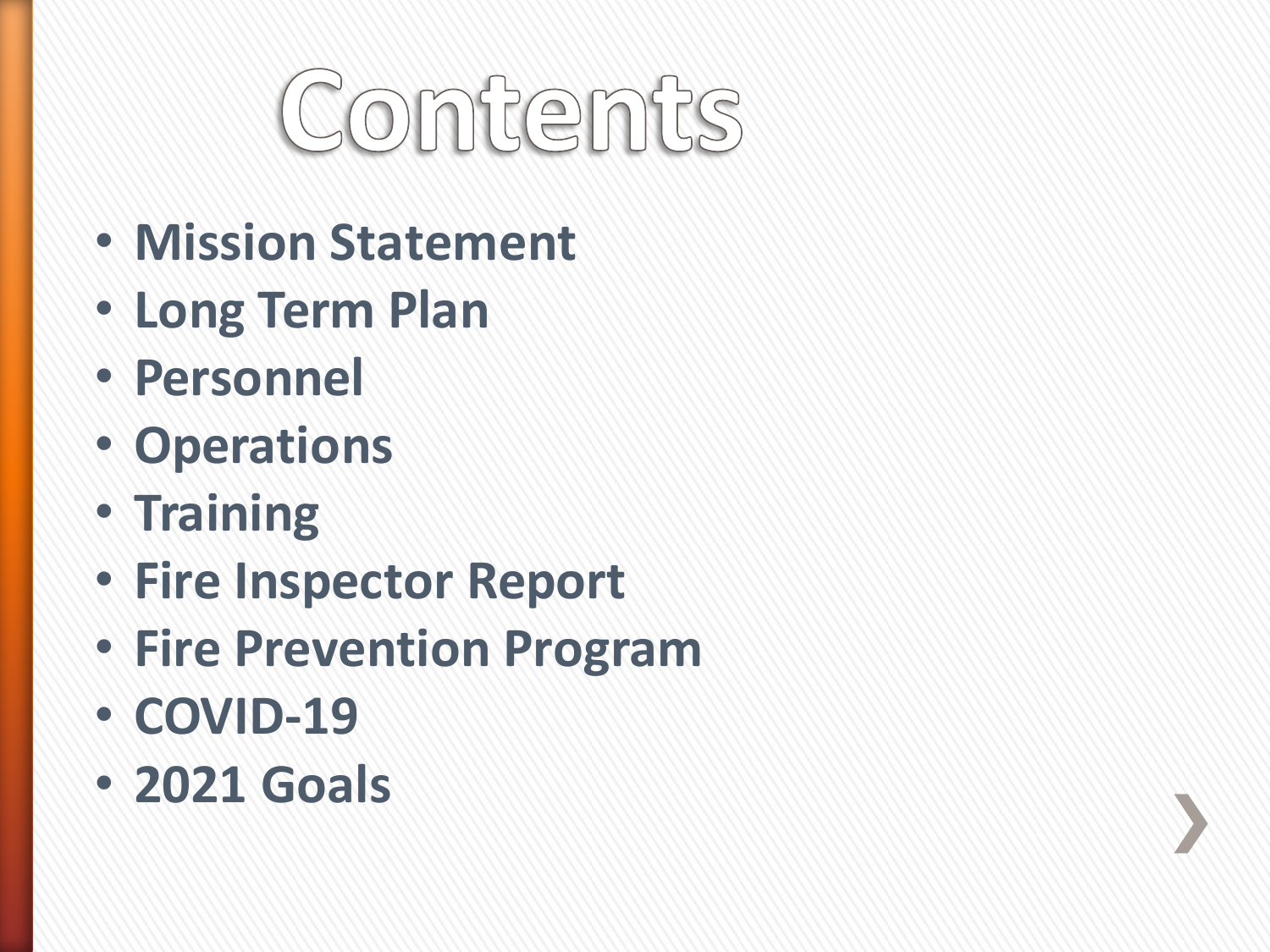# Mission Statement

Our main function is to protect our community by being prepared to respond to the traditional fire and rescue hazard while assuring our ability to mitigate a variety of a growing number of hazards.

The mission of our department is to put highly qualified firefighters with reliable equipment into an ever-broadening variety of roles for the protection of our citizens from fire and other hazardous situations. Using a Community Risk Reduction model using emergency response, engineering, enforcement, education and economic incentive as the basis for employing Fire Department resources to mitigate community risk.

Today's citizens have come to expect fire departments to be prepared and equipped to mitigate any problem encountered. Citizens will receive prompt, specially designed service to meet their needs whether fire, rescues, chemical, environmental, or medical emergencies. With equipment designed for specific and multiple hazards, firefighters can routinely provide the services the citizens deserve.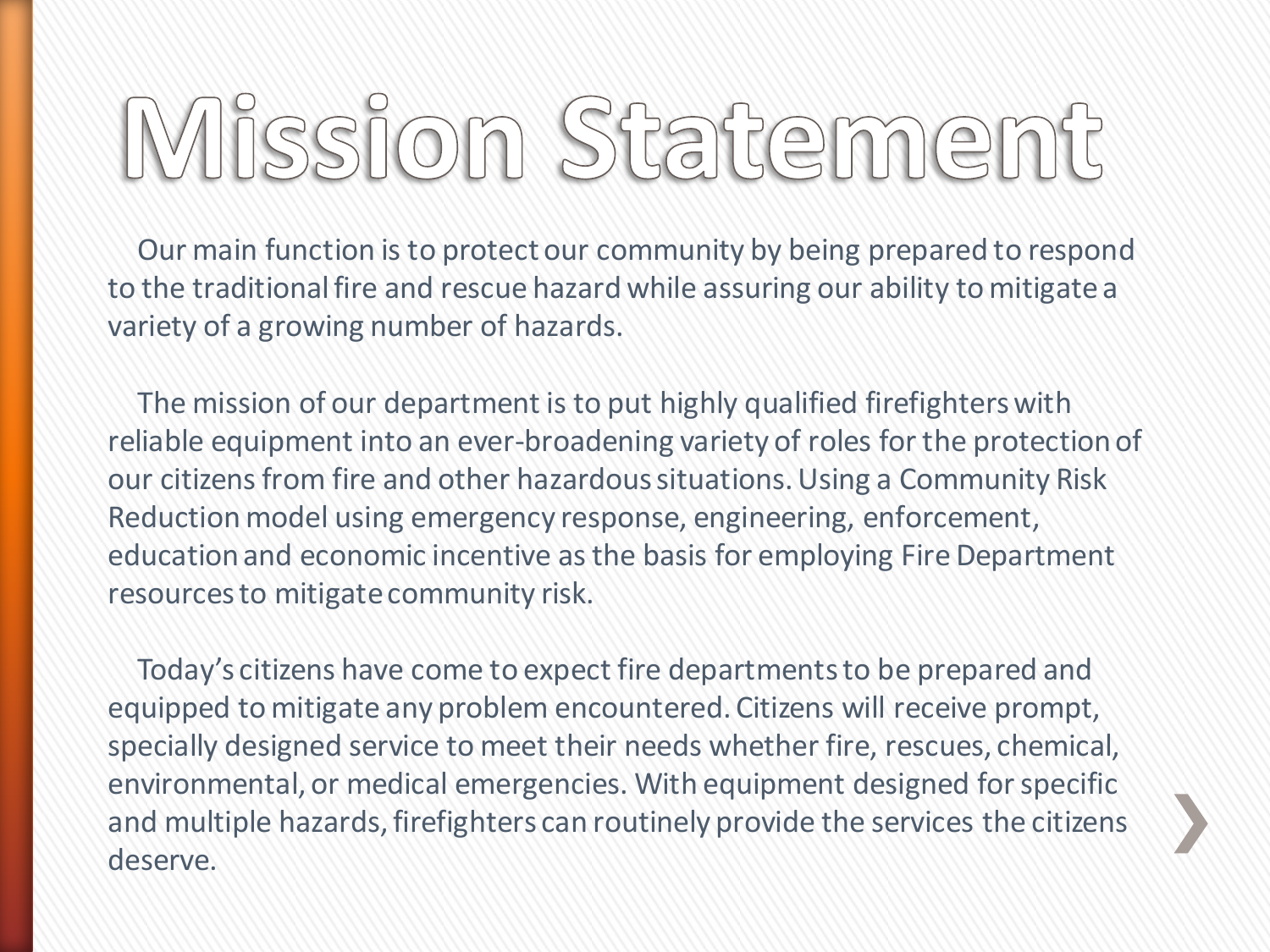# ong-Term Plan

#### **2020 Goals and Objectives**

- **Maintain Inventory of all Department Equipment to ensure serviceability and physical security of City Assets.**
- **Provide over 150 hours of Training for Firefighters in fire suppression, technical rescue, hazardous materials and medical continuing education to ensure our personnel are ready for any eventuality in the community**
- **Sustain a Vehicle Maintenance program using a combination of City Fleet Maintenance Technicians and a third party company.**
- **Continue Applying for and receiving Federal and State Grant Monies to sustain personnel and equipment for the Department.**
- **Maintain our facilities to ensure a safe and clean work environment for employees.**
- **Affect a positive change in the incidents of fire through an aggressive inspection and fire prevention program.**
- **Update current Pre-fire plans and work to expand current occupancy database.**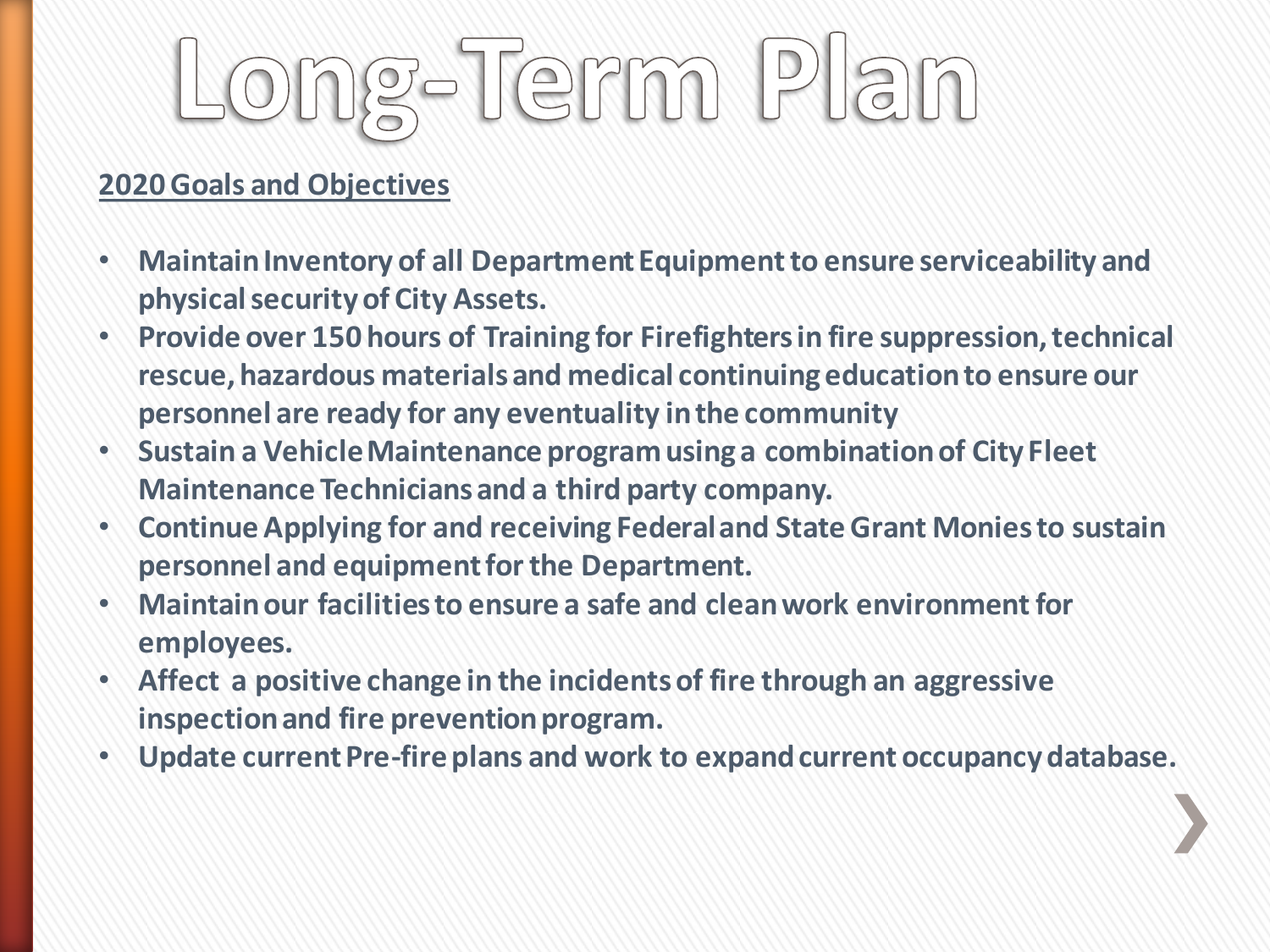# Personnel

#### Human Resources

Personnel Totals

- 2 Management Officers (Fire Chief and Deputy Fire Chief)
- 2 Administrative Officers Fire Inspector and Assistant Fire Inspector (AFI).
- 1 Secretary
- 58 out of 60 Line Suppression Union positions filled.
- 62 Total Assigned Uniformed Personnel out of 64 Total Fire Department Positions

Personnel Losses: Assistant Chief Steve Shilling Captain Eric Swank

Personnel Gains: No hiring took place in 2020.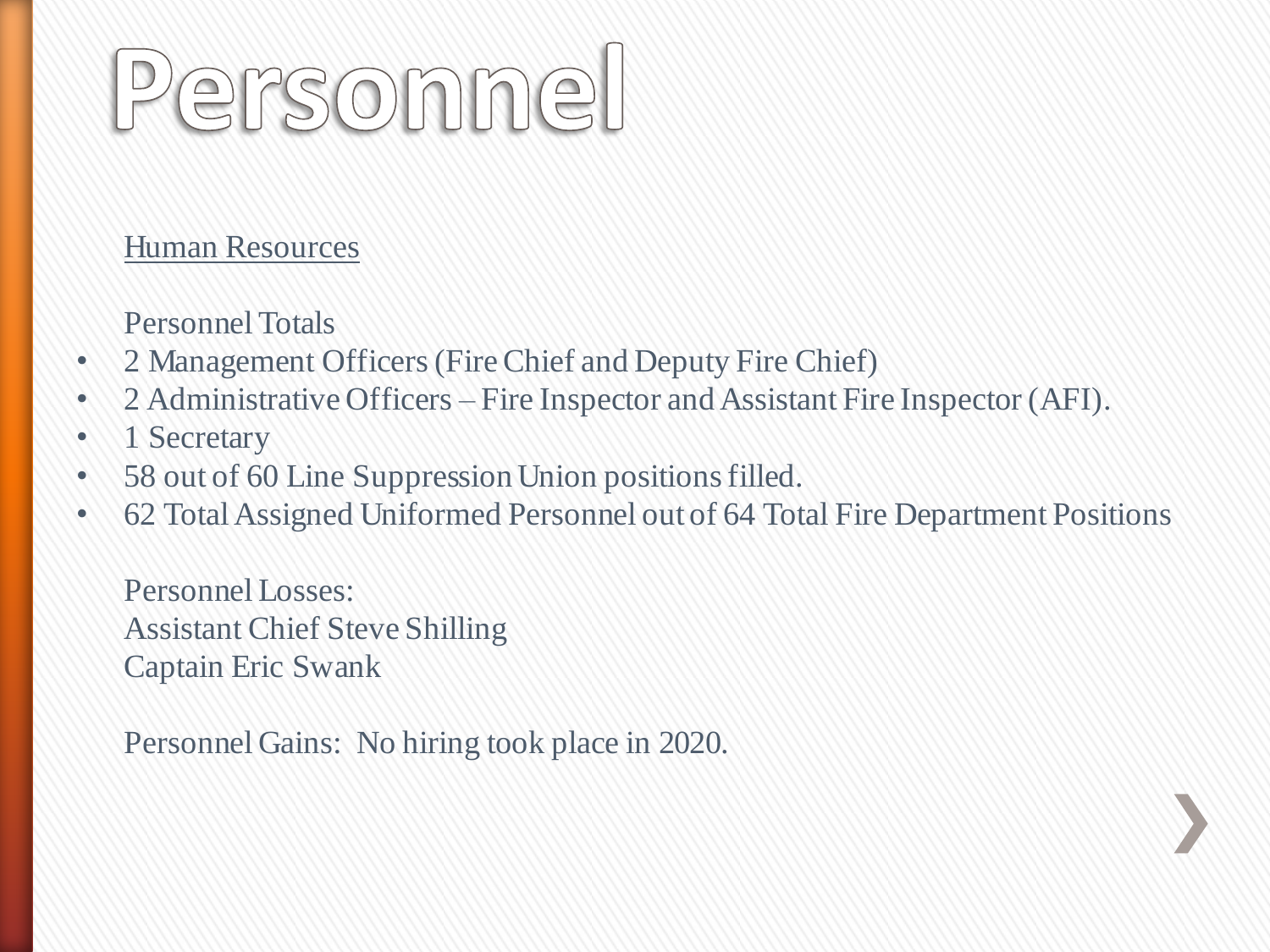

#### **Call type breakdown by percentage**

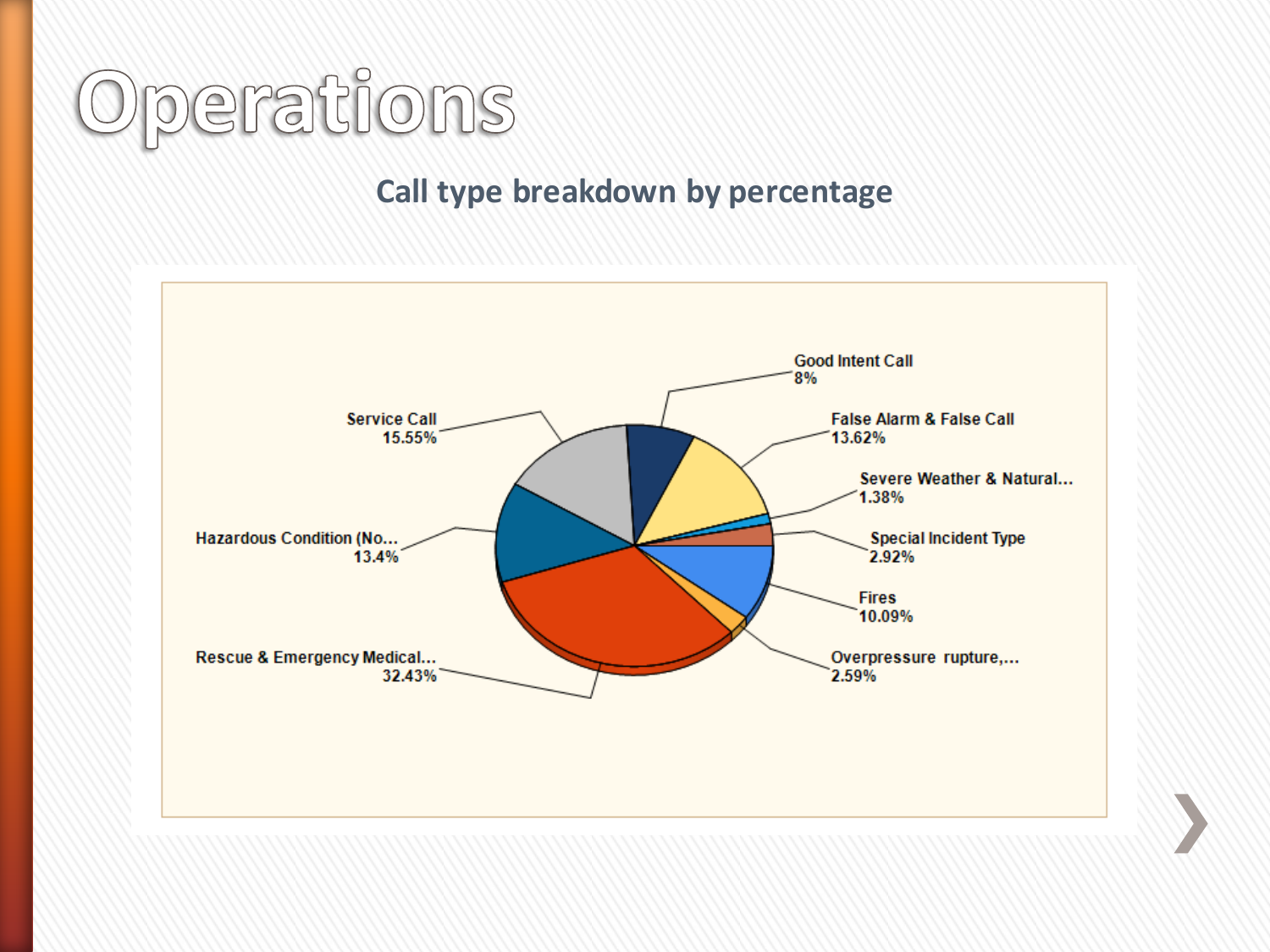

#### **Breakdown of Incident types by total call numbers**

| <b>MAJOR INCIDENT TYPE</b>                          | # INCIDENTS | % of TOTAL |
|-----------------------------------------------------|-------------|------------|
| <b>Fires</b>                                        | 183         | 10.09%     |
| Overpressure rupture, explosion, overheat - no fire | 47          | 2.59%      |
| <b>Rescue &amp; Emergency Medical Service</b>       | 588         | 32.43%     |
| <b>Hazardous Condition (No Fire)</b>                | 243         | 13.4%      |
| <b>Service Call</b>                                 | 282         | 15.55%     |
| <b>Good Intent Call</b>                             | 145         | 8%         |
| <b>False Alarm &amp; False Call</b>                 | 247         | 13.62%     |
| Severe Weather & Natural Disaster                   | 25          | 1.38%      |
| <b>Special Incident Type</b>                        | 53          | 2.92%      |
| TOTAL                                               | 1813        | 100%       |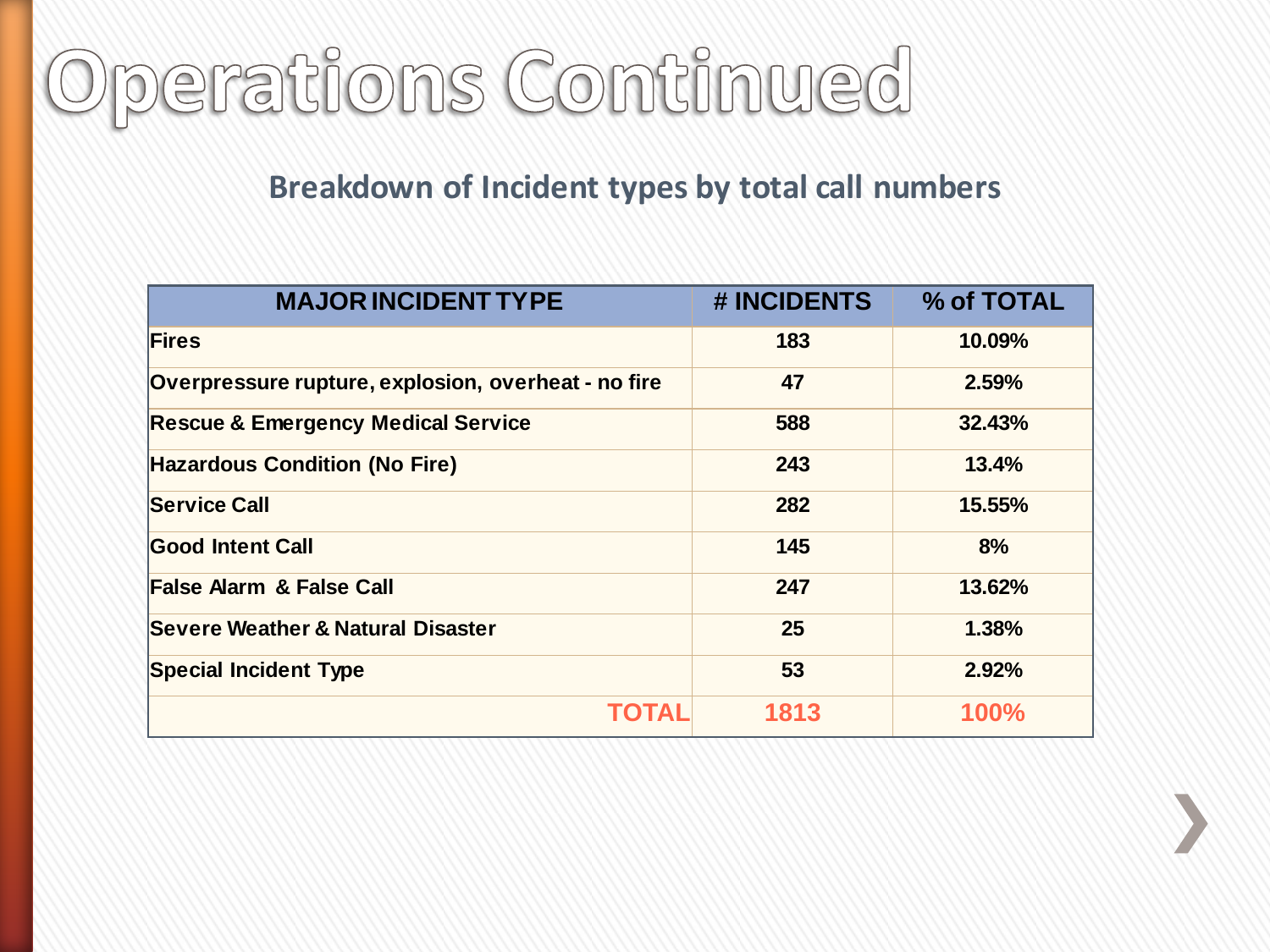### Training

| <b>Training Class</b>                                   | <b>Hours</b> |
|---------------------------------------------------------|--------------|
| <b>VFIS Risk Management for</b><br>Leaders              | 3            |
| <b>Truck Company Operations at</b><br><b>High Rises</b> | 8            |
| <b>Fire Officer III</b>                                 | 40           |
| <b>Ventilation Practice</b>                             | 8            |
| <b>Haz-Mat Tech Refresher</b>                           | 16           |
| <b>Incident Command System ICS</b><br>300 and 400       | 40           |
| Rope II                                                 | 16           |
| Hydrant Training with the AWA                           | 8            |
| <b>Firefighter Rehab Class</b>                          | 6            |
| Total                                                   | 145          |

Department wide training was conducted by instructors from Bucks County Community College Public Safety training division. This ensures uniform instruction across our four platoons of personnel.

In addition to the department wide training, dozens of hours of training was conducted through the company level training program.

Each shift conducts many Company level training evolutions on individual skills. Examples include ground ladders, hose line management, firefighter survival, and using SCBA are just a few. Annually, the AFD also conducts Emergency Medical Service training.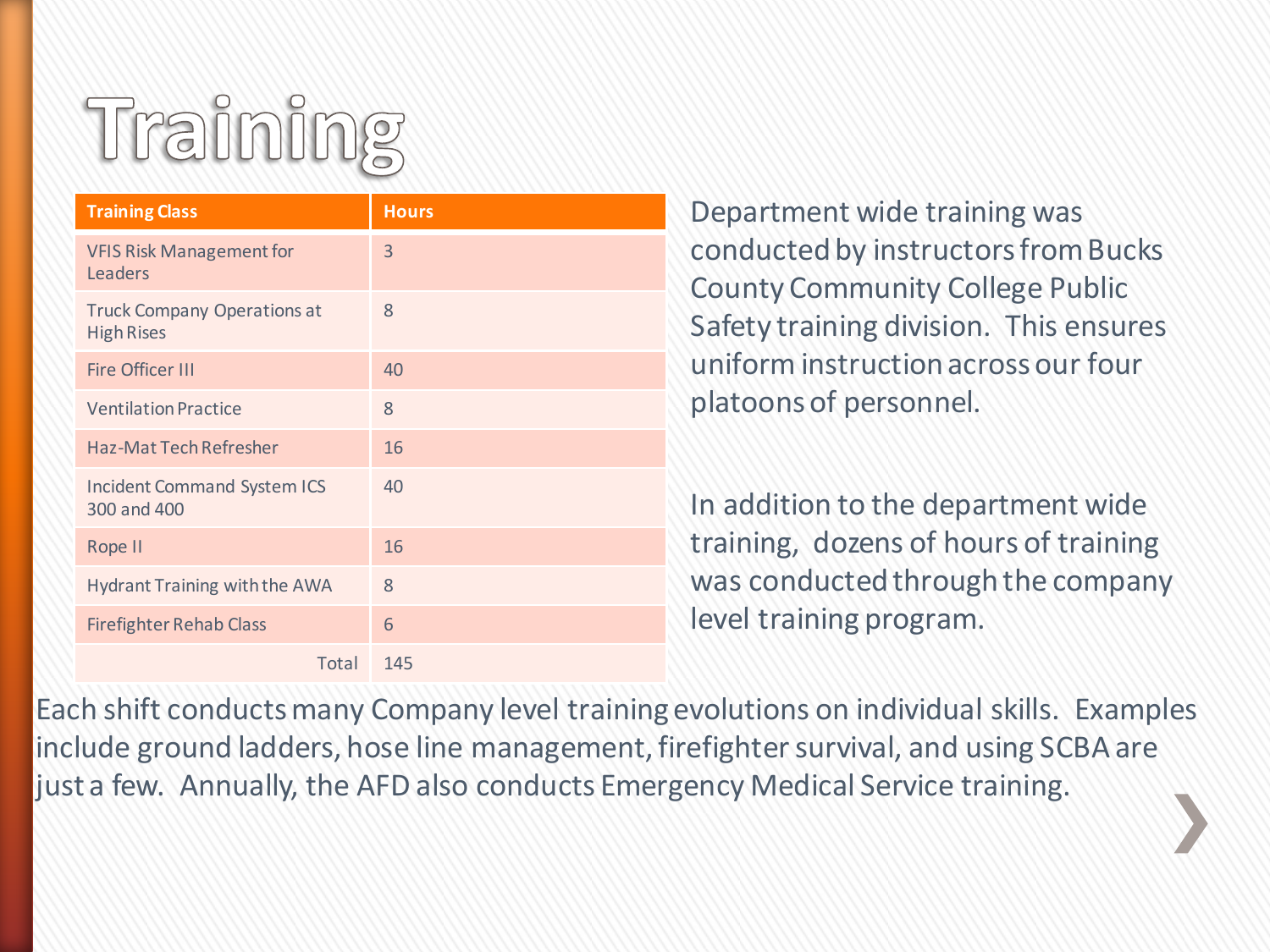### Vehicle Maintenance

- **6 Engines (2 Spare)**
- **2 Aerial apparatus**
- **1 Heavy rescue**
- **2 Haz-Mat vehicles**
- **1 Command Trailer**
- **7 Staff / Utility Vehicles**
- **2 Specialty Trailers**
- **During 2020, Fleet Maintenance, 3rd party service company, and the Altoona Fire Department processed 148 vehicle maintenance requests.**
- **During 2020, the Altoona Fire Department spent \$81,721 on vehicle maintenance. Included in this total is preventative maintenance costs.**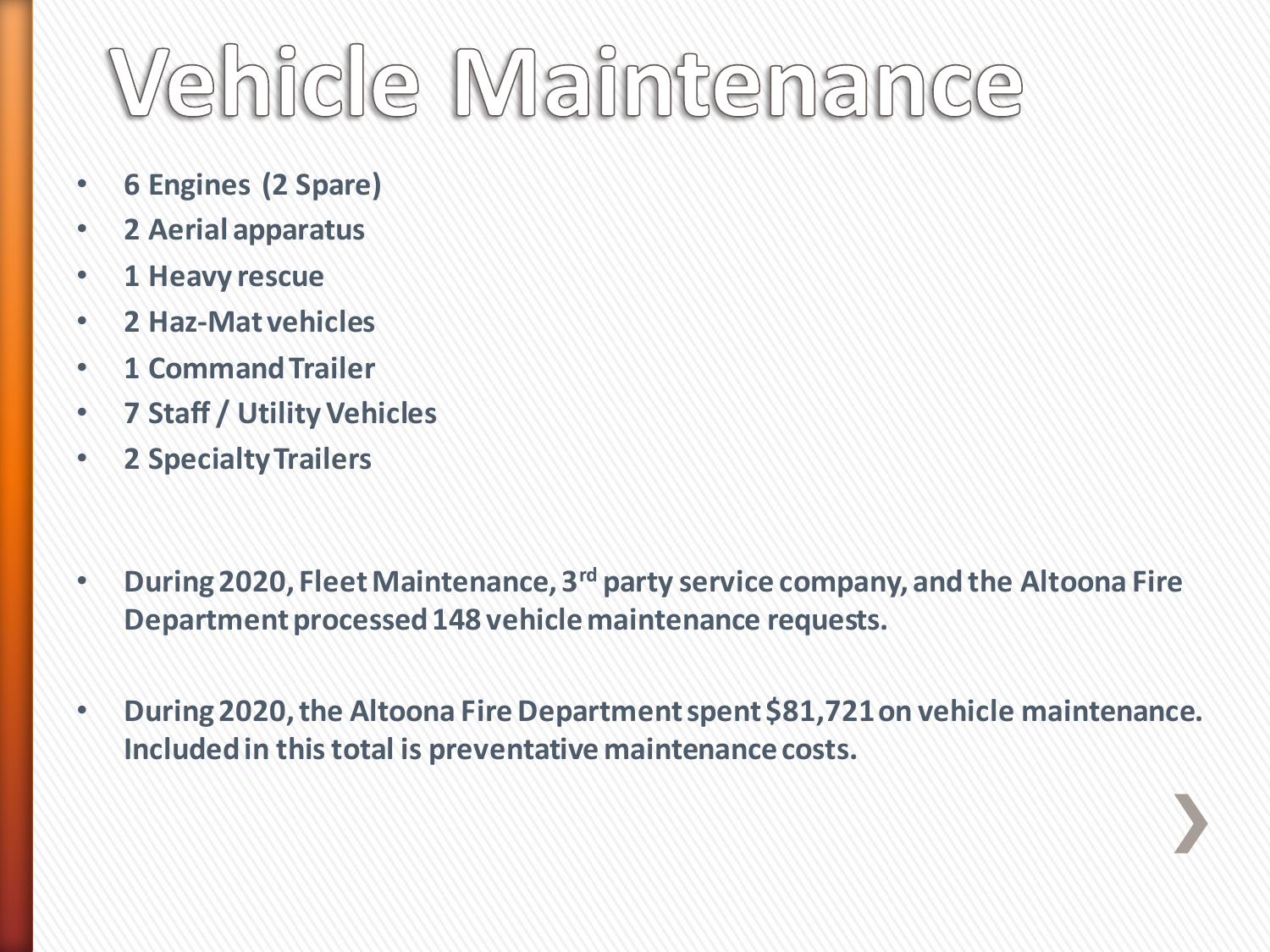### Facilities - Station Locations

| <b>Station</b><br><b>Designation</b> | <b>Location</b>        | Year<br><b>Constructed</b> | <b>Apparatus</b>                                         |
|--------------------------------------|------------------------|----------------------------|----------------------------------------------------------|
| 310                                  | 1319 Washington Avenue | 1927                       | E-311, T-351, Staff Vehicles:<br>301, 341, 342           |
| 320                                  | 515 N. Second Street   | 1979                       | E-312, HM-362 (truck), HM-363<br>(trailer), E-315(Spare) |
| 330                                  | 530 Crawford Avenue    | 1978                       | E-313, R-332, R-333 (trailer)                            |
| 340                                  | 3960 Sixth Avenue      | 1951                       | E-314, E-316 (reserve), E-317<br>(PRR Mack)              |
| 350                                  | 1320 Washington Avenue | 2007                       | T-352, HM-361 (Command<br>Trailer)                       |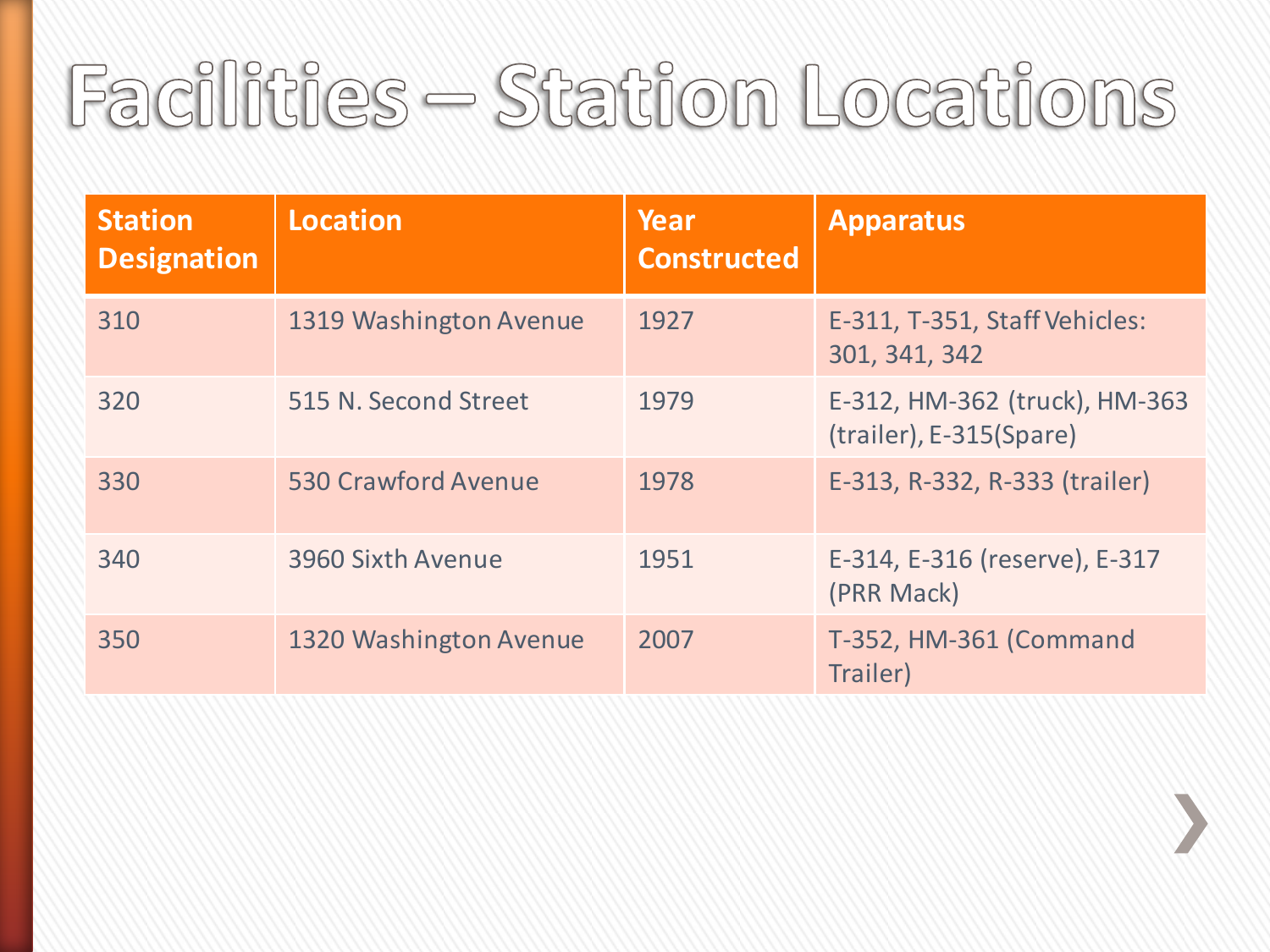### Fire Investigations Report

#### Fire Prevention Division Personnel

- Fire Inspector Adam Free
- Assistant Fire Inspector Justin Smithmyer

| <b>CAUSE OF IGNITION</b>               | #INCIDENTS | % of TOTAL |
|----------------------------------------|------------|------------|
| <b>Intentional</b>                     | 13         | 7.0%       |
| Failure of equipment or heat source    | 8          | 4.3%       |
| Cause undetermined after investigation | 19         | 10.2%      |
| Cause under investigation              |            | 0.5%       |
| Unintentional                          | 144        | 77.4%      |
|                                        | 185        | 100%       |

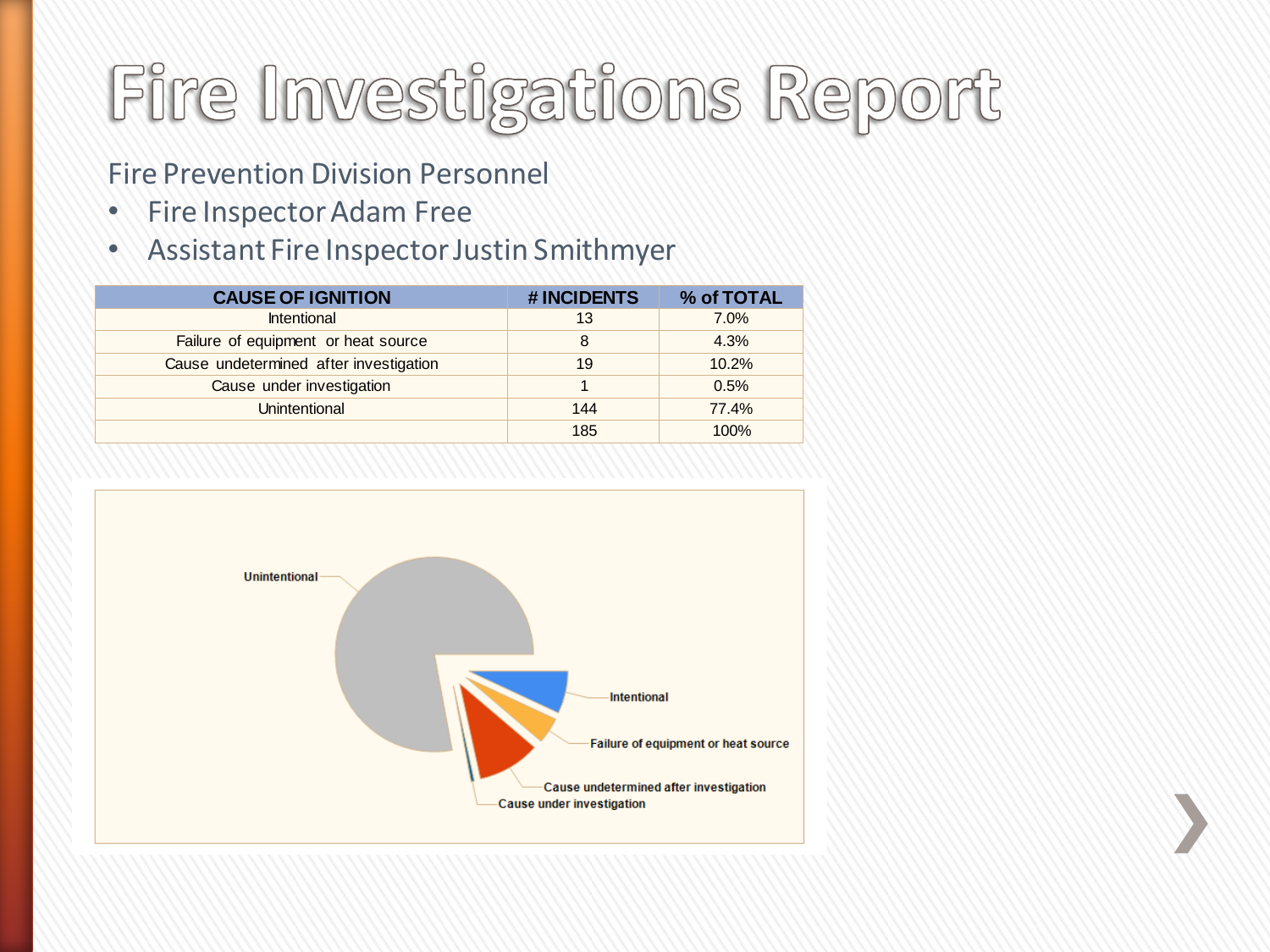### Fire Loss Analysis

| <b>INCIDENT TYPE</b>                                   | <b>COUNT</b>   | % OF INCIDENTS | <b>TOTAL LOSSES</b><br>(Sum of Property<br>and Content Loss) |
|--------------------------------------------------------|----------------|----------------|--------------------------------------------------------------|
| 100 - Fire, other                                      | 2              | 4.00 %         | \$210.00                                                     |
| 111 - Building fire                                    | 37             | 74.00 %        | \$515,950.00                                                 |
| 113 - Cooking fire, confined to container              |                | 2.00%          | \$500.00                                                     |
| 118 - Trash or rubbish fire, contained                 |                | 2.00 %         | \$100.00                                                     |
| 122 - Fire in motor home, camper, recreational vehicle |                | 2.00%          | \$1,500.00                                                   |
| 130 - Mobile property (vehicle) fire, other            |                | 2.00%          | \$1,000.00                                                   |
| 131 - Passenger vehicle fire                           |                | 2.00 %         | \$5,300.00                                                   |
| 134 - Water vehicle fire                               |                | 2.00%          | \$500.00                                                     |
| 137 - Camper or recreational vehicle (RV) fire         |                | 2.00 %         | \$1,000.00                                                   |
| 138 - Off-road vehicle or heavy equipment fire         |                | 2.00 %         | \$500.00                                                     |
| 151 - Outside rubbish, trash or w aste fire            |                | 2.00 %         | \$3,500.00                                                   |
| 162 - Outside equipment fire                           |                | 2.00 %         | \$100.00                                                     |
| 243 - Firew orks explosion (no fire)                   |                | 2.00 %         | \$1,000.00                                                   |
| <b>TOTAL</b>                                           |                |                | \$530,260.00                                                 |
| Total Property Value Involved                          |                |                | \$2,912,210.00                                               |
| <b>Total Property Value Saved</b>                      |                |                | \$2,381,950.00                                               |
|                                                        |                |                |                                                              |
| Civilian Injuries                                      | $\overline{2}$ |                |                                                              |
| Civilian Deaths                                        |                |                |                                                              |
| Firefighter injuries                                   | 9              |                |                                                              |
| Firefighter Deaths                                     | $\mathbf{0}$   |                |                                                              |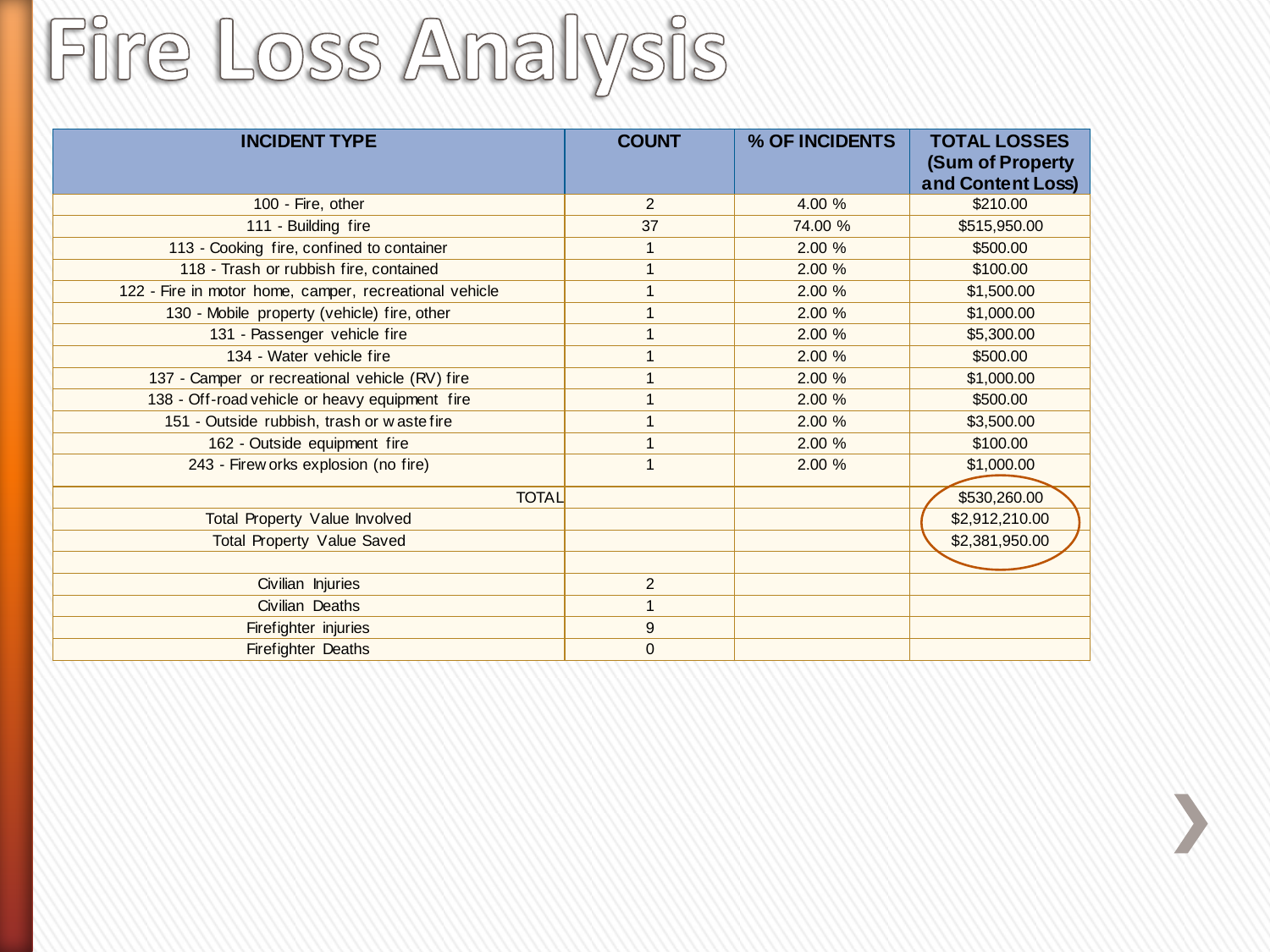### Fire Inspections Report

| <b>Type</b>                              | <b>Compliant</b> | <b>Violations</b> | <b>Partially</b><br><b>Complied</b> | <b>Total</b>   |
|------------------------------------------|------------------|-------------------|-------------------------------------|----------------|
| <b>Fire &amp; Safety Initial</b>         | 138              | 278               |                                     | 416            |
| <b>Fire &amp; Safety</b><br>Reinspection | 256              | 31                | 69                                  | 356            |
| <b>Site Inspections</b>                  | 36               | 39                |                                     | 75             |
| <b>Open Burning</b>                      | $\mathbf{1}$     |                   |                                     | $\overline{1}$ |
| <b>Tent</b>                              | $\overline{4}$   |                   |                                     | $\overline{4}$ |
| <b>TOTAL</b>                             |                  |                   |                                     | 852            |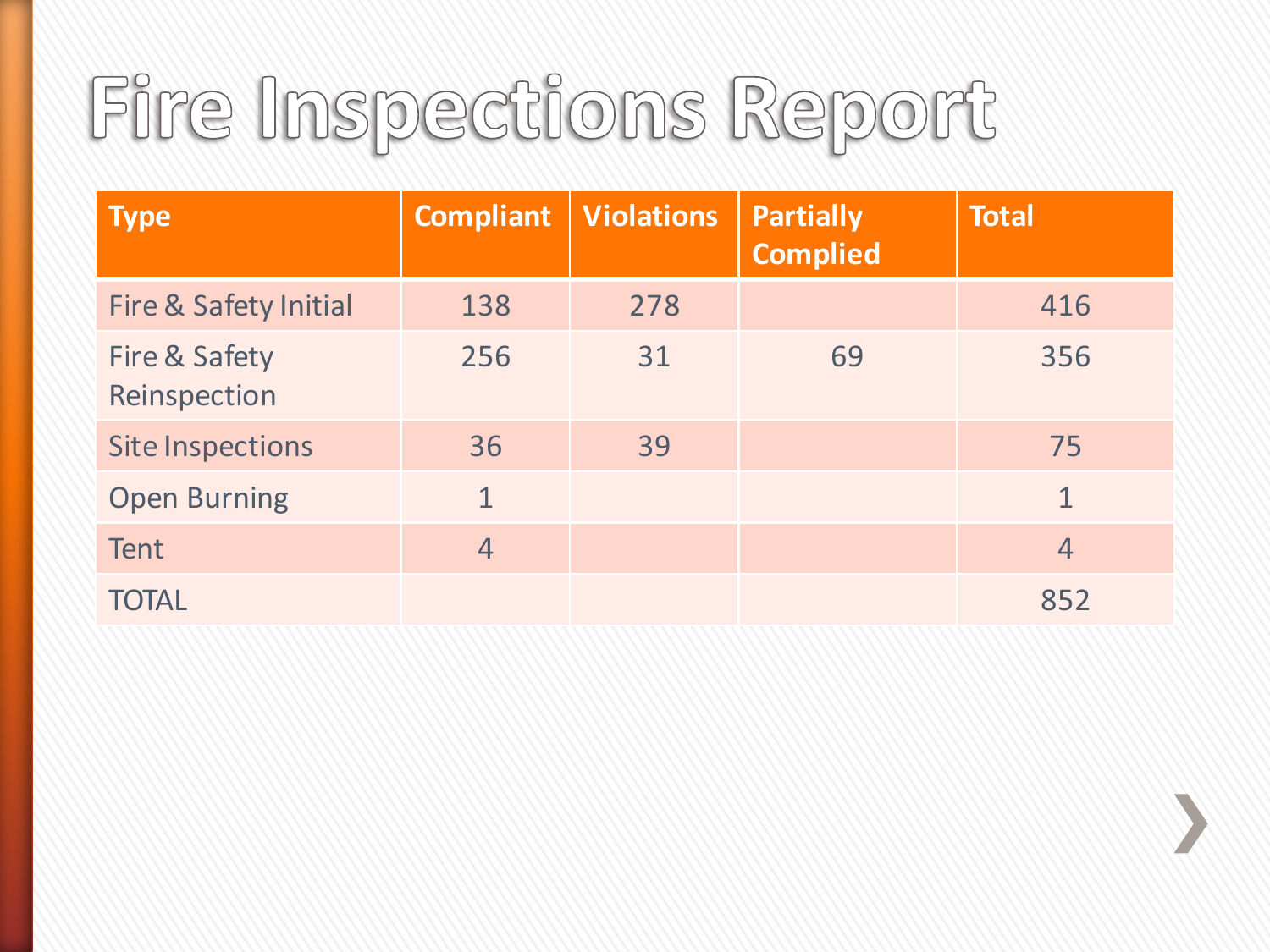### Juvenile Fire Setter Program

#### **Mission Statement:**

*To prevent loss of life and property by identification and intervention of young people who have shown a tendency to start fires.*

#### *2020 Juvenile Cases*

In 2020, the Altoona Fire Department's Juvenile Fire setter Program did not receive any referrals.

In person counseling was suspended during this time period in order to limit spread of the Coronavirus.

#### *AFD Juvenile Fire setter*

**Team Members**

| <b>Rank</b> | Name           | <b>Team Assignment</b>         |
|-------------|----------------|--------------------------------|
| Captain     | Joshua D. Link | <b>Program Coordinator</b>     |
| Engineer    | Dan Chesnut    | <b>Intervention Specialist</b> |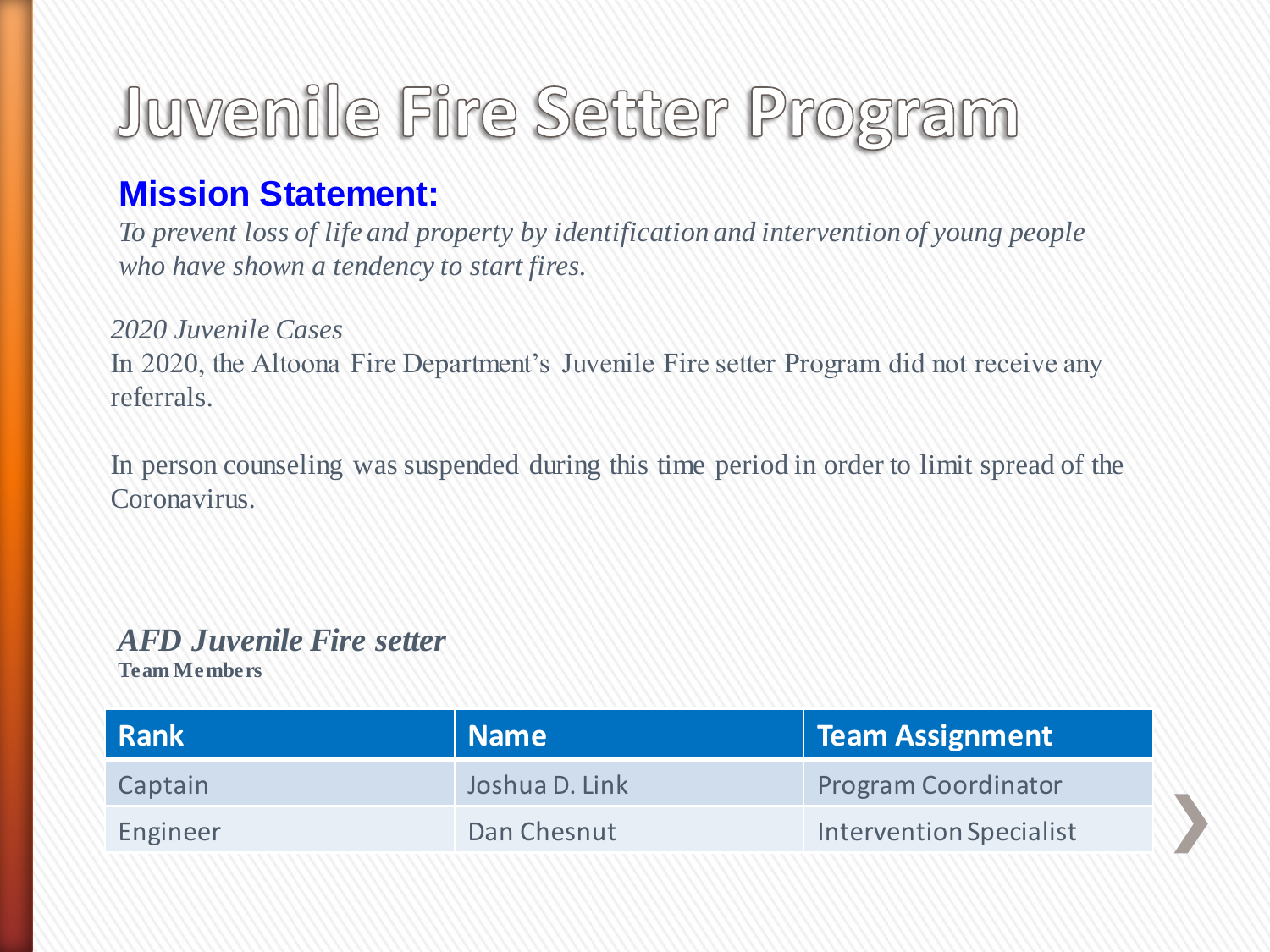### Fire Prevention - Education

**Fire Education Public Attendance Summary January 1, 2020 through December 31, 2020**

| <b>Event</b>                                  | <b>Children Attended</b> | <b>Adults Attended</b> |
|-----------------------------------------------|--------------------------|------------------------|
| <b>Station Tours (2)</b>                      | 40                       | 10                     |
| 911 Telecommunicators Ride Along Training (1) |                          | $\overline{4}$         |
| Live Fire Extinguisher Training (3)           |                          | 42                     |
| Public Service - Special Events (24)          | 12                       | 108                    |
| Smoke Alarm Installations (12)                |                          | 31                     |
| Supervised Fire Drills (17)                   | 5046                     | 294                    |
| Fire Prevention Programs (35)                 | 202                      | 692                    |
|                                               |                          |                        |
| Totals (94 Program)                           | 5,300                    | 1,181                  |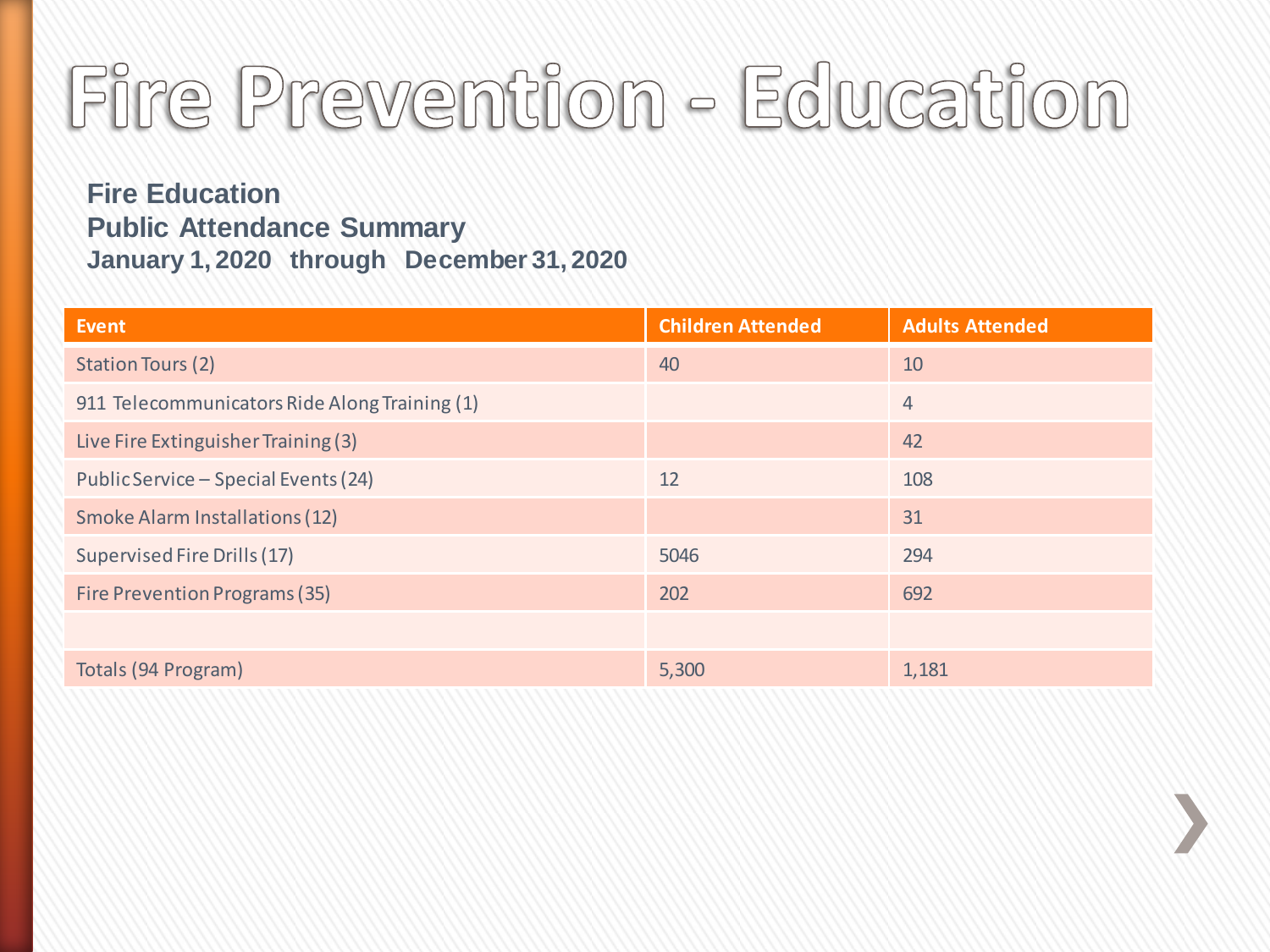

- The City of Altoona has had 6,561 positive cases of COVID-19
- We started seeing ICU hospitalizations at 2 per day in September of 2020. The highest number of ICU hospitalizations was in November of 2020 when we saw 24 COVID patients admitted to the ICU in one week. We currently are averaging 3.
- Tragically we have seen 346 residents of the Altoona Metro Area die from COVID-19. December of 2020 was the deadliest month when we averaged 9 persons per week passing away from complications related to the Coronavirus.
- The Altoona Fire Department suspended medical calls that were not considered life threatening. We continued to respond to cardiac arrests and unconscious patients. The reduction in service was put in place to limit exposures to the virus and protect our fire suppression forces. We also had 60% of our firefighters get vaccinated. Even with those mitigation efforts we had 20 positive cases among our personnel equaling just over 100 hours of lost time.
- The City had \$37,678 in direct COVID-19 Emergency Response expenses. PEMA State Grant monies totaled \$40,069. The Fire Department also participated in a Regional FEMA Grant that provided \$26,000 in PPE. We have enough PPE to supply City continuity operations for at least 6 months calculated at the highest burn rate.